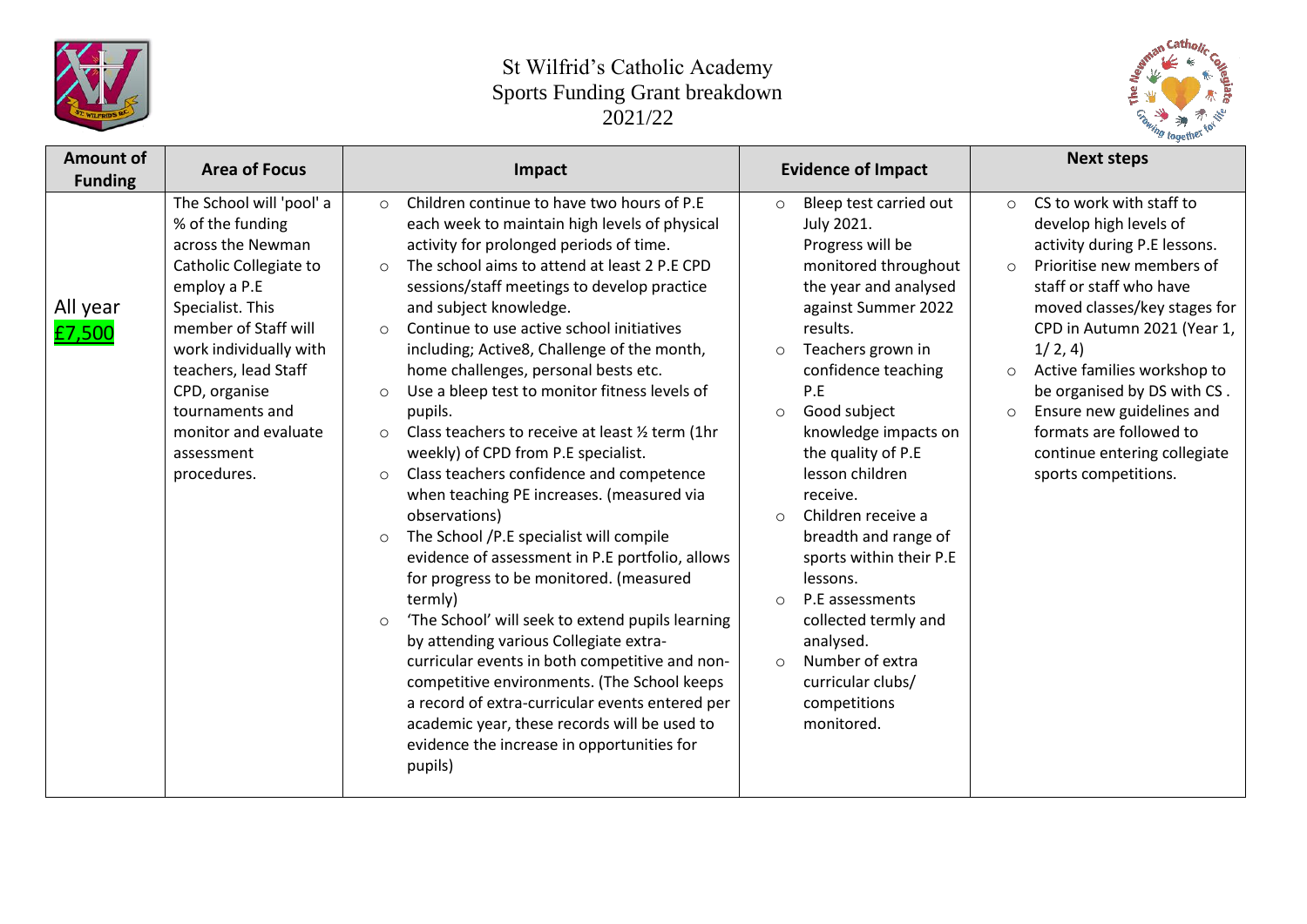



| All Year<br>£2,000                          | The School will 'pool' a<br>% of the funding for<br>specialist dance and<br>drama teacher (Mrs<br>Pattison) for CPD twice<br>weekly.                                                                     | $\circ$<br>$\circ$                       | Children receive a broad and balanced P.E<br>curriculum that included dance and drama.<br>Staff receive CPD for dance and drama.                                                                                                                                                                                                                                                                                                                                                                                             | $\circ$             | Participation in dance<br>competitions at<br>Victoria Hall and<br>Regent theatre 2022                                                                                                                                            |  |
|---------------------------------------------|----------------------------------------------------------------------------------------------------------------------------------------------------------------------------------------------------------|------------------------------------------|------------------------------------------------------------------------------------------------------------------------------------------------------------------------------------------------------------------------------------------------------------------------------------------------------------------------------------------------------------------------------------------------------------------------------------------------------------------------------------------------------------------------------|---------------------|----------------------------------------------------------------------------------------------------------------------------------------------------------------------------------------------------------------------------------|--|
| Autumn<br>£150                              | The school will use a % of<br>the funding for specialist<br>coaches from Port Vale<br>Sports to deliver CPD to<br>staff once, weekly.                                                                    | $\circ$<br>$\circ$<br>$\circ$<br>$\circ$ | Children continue to have two hours of P.E<br>each week to maintain high levels of physical<br>activity for prolonged periods of time.<br>Class teachers to receive at least 1/2 term (1hr<br>weekly) of CPD from Port Vale Specialist.<br>Class teachers confidence and competence<br>when teaching PE increases. (measured via<br>observations)<br>The School will compile evidence of<br>assessment in P.E portfolio, allows for<br>progress to be monitored. (measured termly)                                           | $\circ$<br>$\circ$  | Teachers grown in<br>confidence teaching<br>P.E<br>Good subject<br>knowledge impacts on<br>the quality of P.E<br>lesson children<br>receive.<br>Children receive a<br>breath and range of<br>sports within their P.E<br>lessons. |  |
| All year<br>£1,520<br><b>Autumn</b><br>£376 | The school will use a % of<br>the funding for a<br>specialist coach from<br>Port vale to deliver extra-<br>curricular sports<br>opportunities for<br>children of different age<br>ranges, twice, weekly. | $\circ$<br>$\circ$<br>$\circ$<br>$\circ$ | Children have a wide range of sports to take<br>part in at lunch times.<br>Children are physically active during<br>lunchtimes to encourage active lifestyles.<br>Children practising sporting skills during<br>lunchtimes to work towards sporting<br>competitions coming up.<br>'The School' will seek to extend pupils learning<br>by attending various extra-curricular events in<br>both competitive and non-competitive<br>environments. (The School keeps a record of<br>extra-curricular events entered per academic | $\circ$<br>$\Omega$ | A wider range of clubs<br>provided.<br>Increased<br>participation in<br>competitions                                                                                                                                             |  |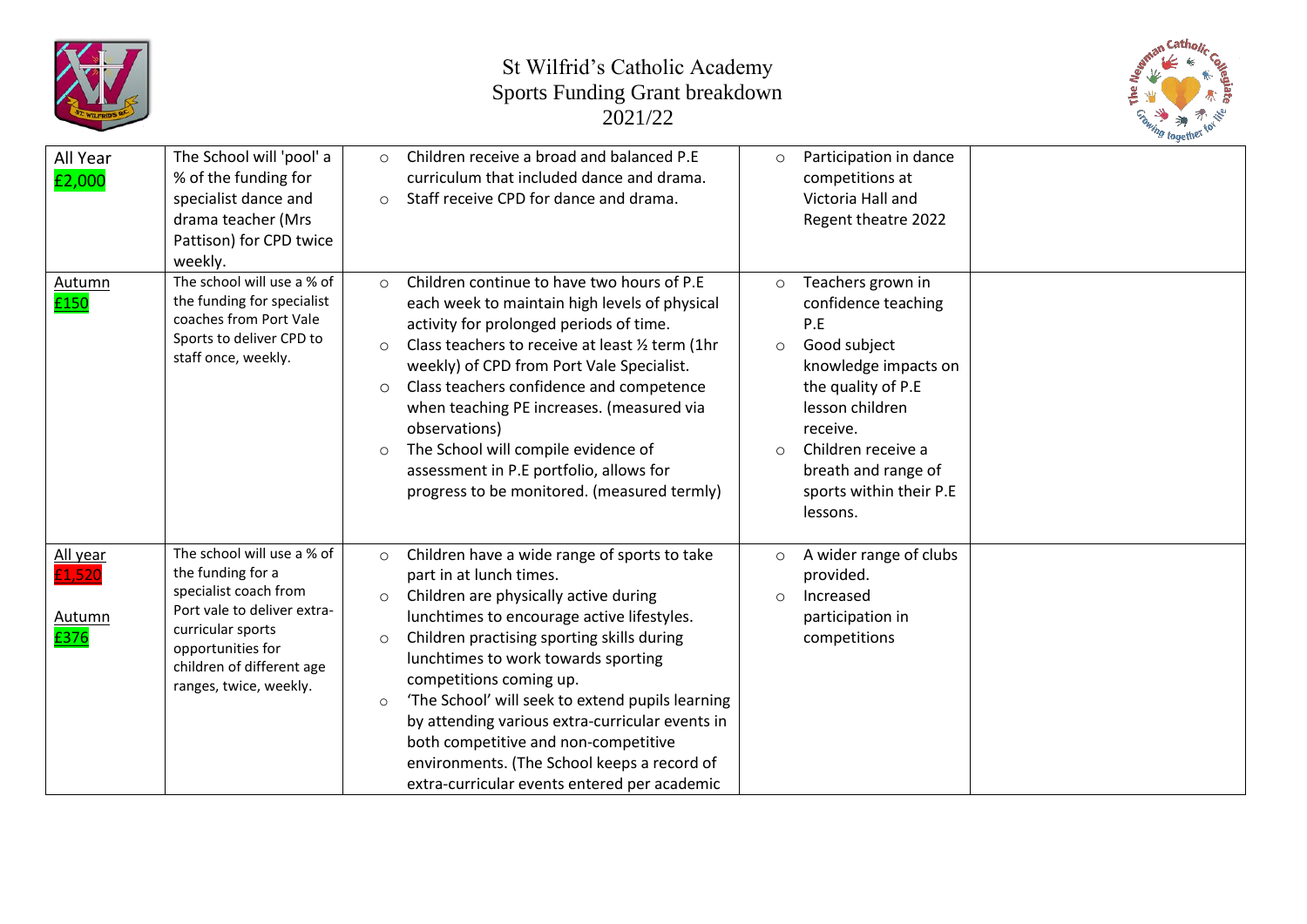



|                    |                                                                                                                                                                                                                       | year, these records will be used to evidence<br>the increase in opportunities for pupils)                                                                                                                                                                                                                                                                                                                                                                                                                            |                                                                                                                           |                                                                                                                                                |         |
|--------------------|-----------------------------------------------------------------------------------------------------------------------------------------------------------------------------------------------------------------------|----------------------------------------------------------------------------------------------------------------------------------------------------------------------------------------------------------------------------------------------------------------------------------------------------------------------------------------------------------------------------------------------------------------------------------------------------------------------------------------------------------------------|---------------------------------------------------------------------------------------------------------------------------|------------------------------------------------------------------------------------------------------------------------------------------------|---------|
| All year<br>£500   | Membership to Stoke<br>Sports Partnership<br>(Tunstall)<br>Dance 2022 Show Fee                                                                                                                                        | Opportunities for pupils to access sporting<br>$\Omega$<br>competitions and festivals for all ages in both<br>Tunstall and the City. (The School keeps a<br>record of extra-curricular events entered per<br>academic year, these records will be used to                                                                                                                                                                                                                                                            | Provided children of<br>$\circ$<br>all abilities with the<br>opportunity to<br>compete against other<br>children.         | Look for any new<br>$\circ$<br>competitions to enter within<br>the partnership for 2021/22.<br>Participate in Virtual Dance<br>$\circ$<br>2021 |         |
| $+$ £15            |                                                                                                                                                                                                                       | evidence the increase in opportunities for<br>pupils)<br>Opportunities for CPD from Nigel Edwards for<br>$\circ$<br>Staff and Pupils e.g. Playground Leaders<br>Opportunities for children to take part in<br>$\circ$<br>Dance 2022 at the Victoria Hall.                                                                                                                                                                                                                                                            | <b>Tunstall Town / City</b><br>$\circ$<br>extra-curricular<br>events/competitions<br>entered Sept 2020 -<br>Cross country |                                                                                                                                                |         |
| £500               | 'Healthy mind, healthy<br>body, healthy life' Week<br>4 <sup>th</sup> to 8 <sup>th</sup> April- whole<br>school event to<br>encourage healthy<br>lifestyles including diet<br>and wide range of<br>physical activity. | Money to be spent on specialist coaches to deliver<br>$\circ$<br>taster sessions for a wide variety of 'alternate'<br>sports.<br>Also for teachers to deliver cooking sessions with<br>$\circ$<br>emphasis on good nutrition to focus on healthy<br>diet during the week.<br>Opportunities for children and families to cook<br>$\circ$<br>together and choose healthy options.<br>Organise workshops for each class to take part in<br>$\circ$<br>to engage children with positive mental health and<br>well-being. | To be completed<br>$\circ$                                                                                                | Arrange a date for HMHBHL<br>$\circ$<br>week.<br>Organise coaches and<br>$\circ$<br>organisations to come into<br>school.                      |         |
| All year<br>£2,232 | Hiring of Copelands<br>coaches.<br>Year 4 - 1 1/2 terms                                                                                                                                                               | $\circ$                                                                                                                                                                                                                                                                                                                                                                                                                                                                                                              | $\circ$                                                                                                                   | $\circ$                                                                                                                                        | $\circ$ |
| £744               | Year $5$ – one term<br>Year 6 1/2 term                                                                                                                                                                                |                                                                                                                                                                                                                                                                                                                                                                                                                                                                                                                      |                                                                                                                           |                                                                                                                                                | $\circ$ |